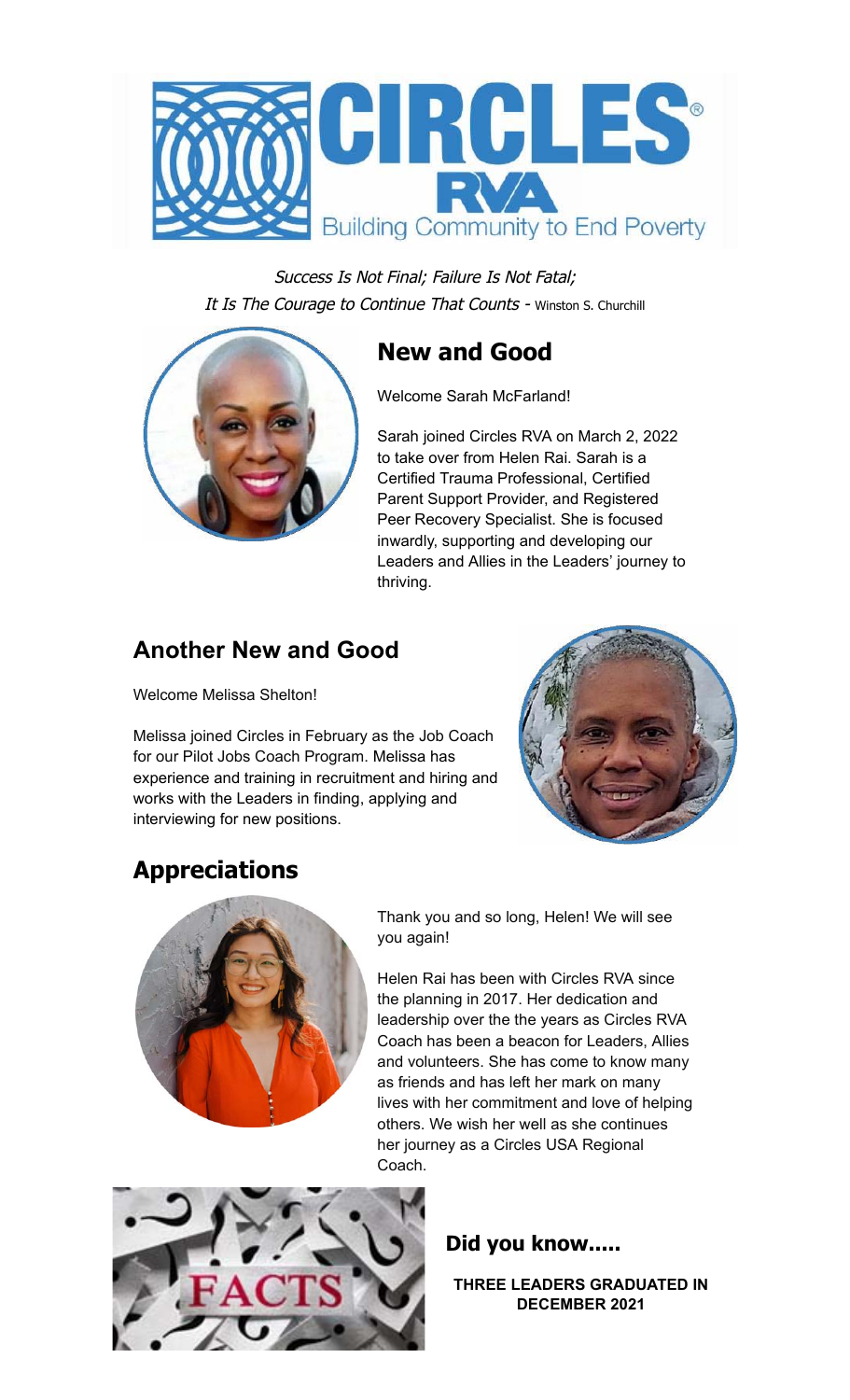

All three increased their incomes moving them closer to 200% of the Federal Poverty Level, increased their savings and credit scores, and built lasting friendships with their matched Allies.

#### **Circles RVA Happenings**

We are pleased to announce that CirclesRVA has launched a strategic planning process that will result in the development of our first Strategic Plan. When completed, the plan will provide the framework for guiding our direction through 2025 and help strengthen our organization. We anticipate that the plan will be ready for dissemination this fall.

#### **MARCH 1**

**Match Night** Cohorts 4-6

**Presentation: Women Rise** Your Money, Your Goals

### MARCH<sub>8</sub>

**Match Night** Cohorts 4-6

**VACU SMART Money Goals** 

Cohorts 4-6 **Jobs & Education** Team Check in

**MARCH 15** 

#### **MARCH 22 BIG VIEW** Moving Richmond Forward Guest speaker Maritza Pechin

#### MARCH 29

Cohorts 4-6

**Choose You As A Priority - Self Love Seminar** with Lynne Lewis



## **Get Involved**

Prepare a meal for our Leader's and their families

Sign up to deliver meals to our families

Join one of our Resource Teams

Contact Christy Ellis at coordinator@circlesrva.org for more details on how you can get involved.



#### www.circlesrva.org